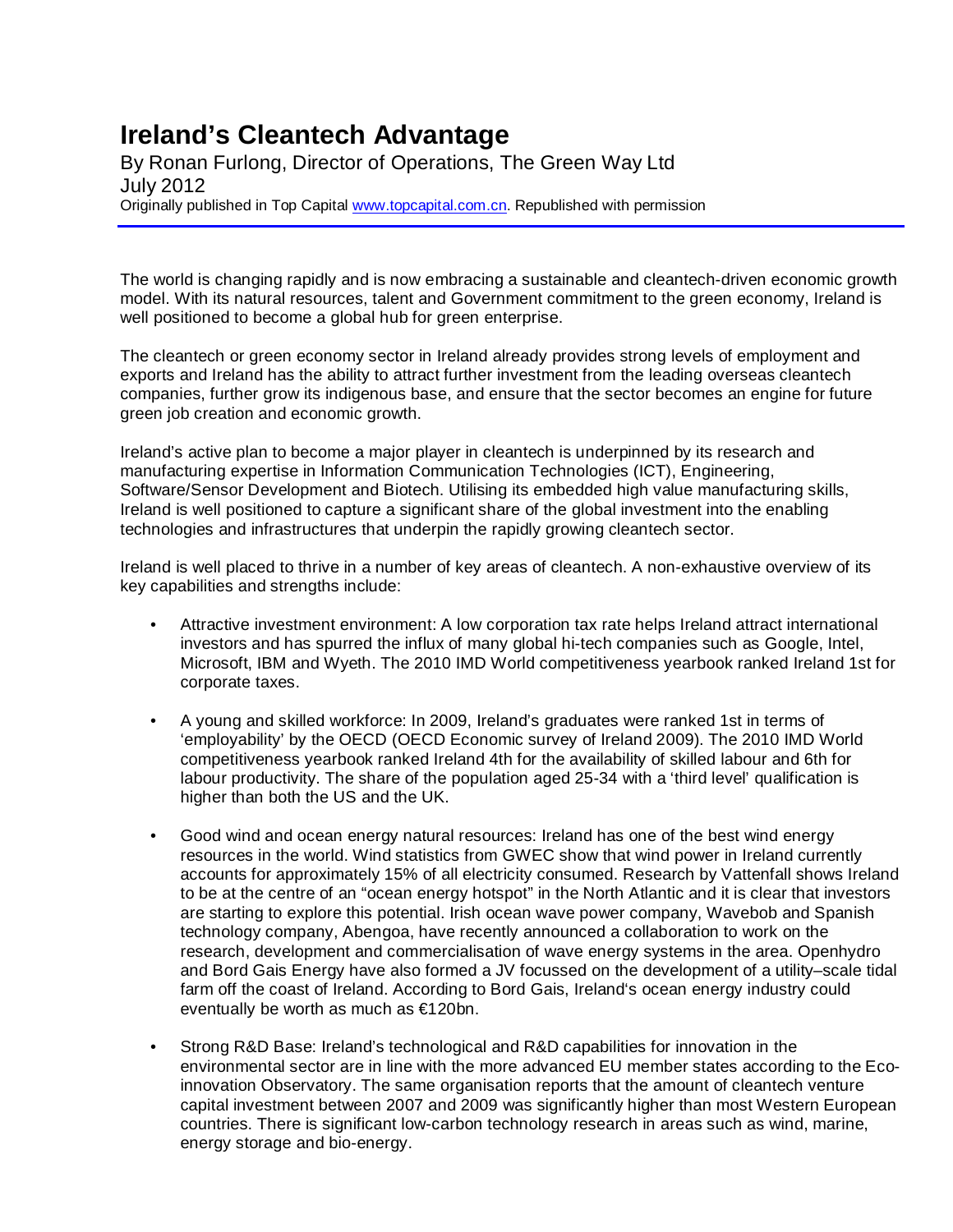- ICT presence: There are many major global software and hardware companies with their EU headquarter operations in Ireland, and the sector contributes to approximately 25% of Ireland's total turnover, representing one third of all exports by value. The concentration of high profile "born-on-the-internet" companies with European HQ's in Dublin, (including Twitter, Facebook, Google and LinkedIn) is a globally unique attribute.
- A strong and mature financial services sector: In 2011, the Irish Government announced its support for the 'Green' International Financial Services Centre (IFSC), a new initiative that aims to position Ireland as a specialist in the management of carbon and green finance. Ireland considers itself a world leader in fund administration and asset financing, and we already administer 80% of the world's aviation finance for example. Information published by the Irish Funds Industry Association in February 2012 indicated that total assets under management in the IFSC is fast approaching the  $E2$  Trillion mark. The country intends to build on this success to provide high– quality services in respect of funding renewable energy generation, energy efficiency measures, carbon credits trading, and water and waste projects. It is anticipated that there will be growing demand for such services in the next decade or so and Ireland intends to be at the forefront. It is also hoped the initiative will serve as a means of generating high–value employment and revenue growth in the country, by leveraging the huge commercial opportunities that are emerging in the sector; for example, global carbon trading volumes are expected to reach US\$1t (€0.71t) by 2020. The initiative includes the creation of a government–supported International Carbon Standard and an associated Dublin International Voluntary Offset Registry, which will aid the IFSC's goal of acting as a hub for green finance.
- A number of domestic but globally-focussed cleantech businesses: There are a number of large players in Ireland involved in the cleantech sector including Mainstream Renewable Power, NTR , ESBI, Eirgrid, Glen Dimplex and Kingspan. There are also a number of newly formed innovative Irish companies in this sector including Wavebob, OpenHydro, Imperative Energy, Crowley Carbon, IKON Semiconductor, Ecocem, Treemetrics, and SolarPrint.
- A number of existing cleantech initiatives and clusters throughout Ireland: The Shannon Energy Valley is a cluster of organisations undertaking a number of sustainable energy related activities in the mid-west of Ireland. There is also the emerging Ocean Energy cluster in Galway/Smartbay, in which IBM is involved. The International Energy Research Centre in Cork is working with leading international and Irish researchers to create sustainable energy systems and is recognised globally as a platform to commercialise technologies created through partnerships between ICT and energy research companies.
- Ideal conditions to be a smart grid/electric vehicle test-bed: Ireland has a small, relatively isolated system with a single owner of the electricity distribution networks. Given the nature of the local electricity market and having a strong base of ICT companies, smart grid companies and significant renewable energy generation makes Ireland an attractive test-bed for the early deployment of a smart grid, energy storage technologies and electric vehicles and their integration with renewable energy.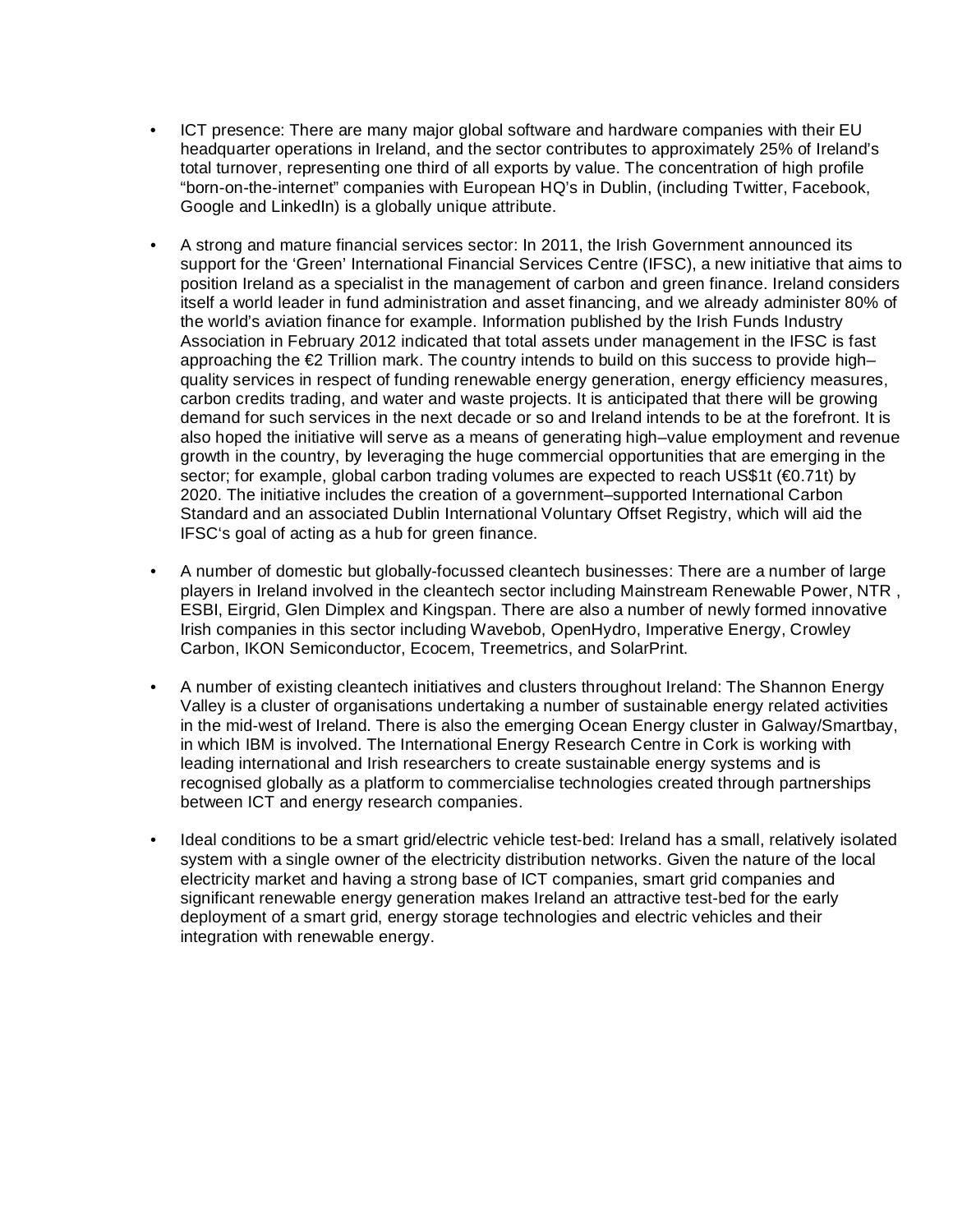## **Dublin - the hub of cleantech growth in Ireland**

Dublin, Ireland's capital city, is well placed to capitalise on the continued growth of the cleantech sector both domestically and internationally. The Dublin region, as the largest economic area, is the main hub of cleantech growth in Ireland by virtue of access to an international airport, critical academic institutes and large local authorities alongside a number of established cleantech initiatives and capabilities.

Two main differential levers exist for Dublin when compared to many other cleantech centres:

- Dublin can leverage the existing ICT base of major companies and R&D centres in the region to develop the city as a centre of excellence for clean technology and data management including green data centres, cloud computing, sensor and monitoring technologies, smart cities applications, smart grid technologies and such like.
- Dublin can also leverage the involvement of Ireland's largest local authorities (incl. Dublin City Council and Fingal County Council), the large research driven academic institutions (incl. DIT and DCU) and a major International Airport to promote the city as a major 'deployment platform' for foreign direct investment (FDI) from cleantech multinational corporations in areas such as waste, water, transport, energy and green ICT. This is borne out by a recent decision by Glen Dimplex, the world's largest electrical heating company, to base a globally significant commercial demonstration project for its thermal storage and demand side management technology, in Dublin.

Dublin already has a large number of established cleantech initiatives and capabilities, some of which are detailed below:

- IBM Smart Cities: IBM's Smarter Cities Technology Centre, currently the only one of its kind, is based in Dublin and consists of a highly skilled and cross-disciplinary team which will help other major cities better understand, interconnect and manage their operational systems (e.g. transport, communication, water and energy). Dublin City is collaborating with IBM as an international 'test bed' for this purpose.
- ESB eCars: ESB, Irelands leading electric utility has established 'ESB eCars' to support the introduction and demand for electric vehicles in Ireland through the roll-out of a national charging infrastructure. ESB is installing a comprehensive network of charge points with open systems and accessible platforms. It has recently also facilitated the launch of the first electric taxi service in Dublin.
- Intel Energy & Sustainability Lab: On October 14th 2011 Intel Chief Technology Officer Justin Rattner and Taoiseach (Irish Prime Minister) Enda Kenny together with EU Commissioner Máire Geoghegan Quinn announced the creation of the new Intel Energy and Sustainability Lab (ESL) headquartered in Ireland. The new ESL initiative has an extensive research portfolio leveraging a growing ecosystem of academic and industrial partners in Europe and beyond. The lab will drive Intel's research agenda in the application of Information Technologies to enable a 'High Tech, Low Carbon' economy with strong alignment to the EU 2020 sustainability goals. One of the focus areas of the Energy and Sustainability Lab is the 'Personal Energy Management' research program which drives ground breaking research into energy management solutions for future smart grids with a strong emphasis on citizen inclusion.
- Data Centre/Cloud Computing capabilities: Given the physical communication infrastructure in place and experienced ICT talent pool, Dublin is home to a number of large data centres including those hosted for companies such as Amazon.com, Google, Microsoft, IBM, Digital Realty Trust, Interxion, TelecityGroup and SunGard. Dublin is consequently becoming a key hub for the growth of cloud computing. Demand for remote data centres is increasing, boosted by the rising trend of cloud computing, where information is stored and processed at massive remote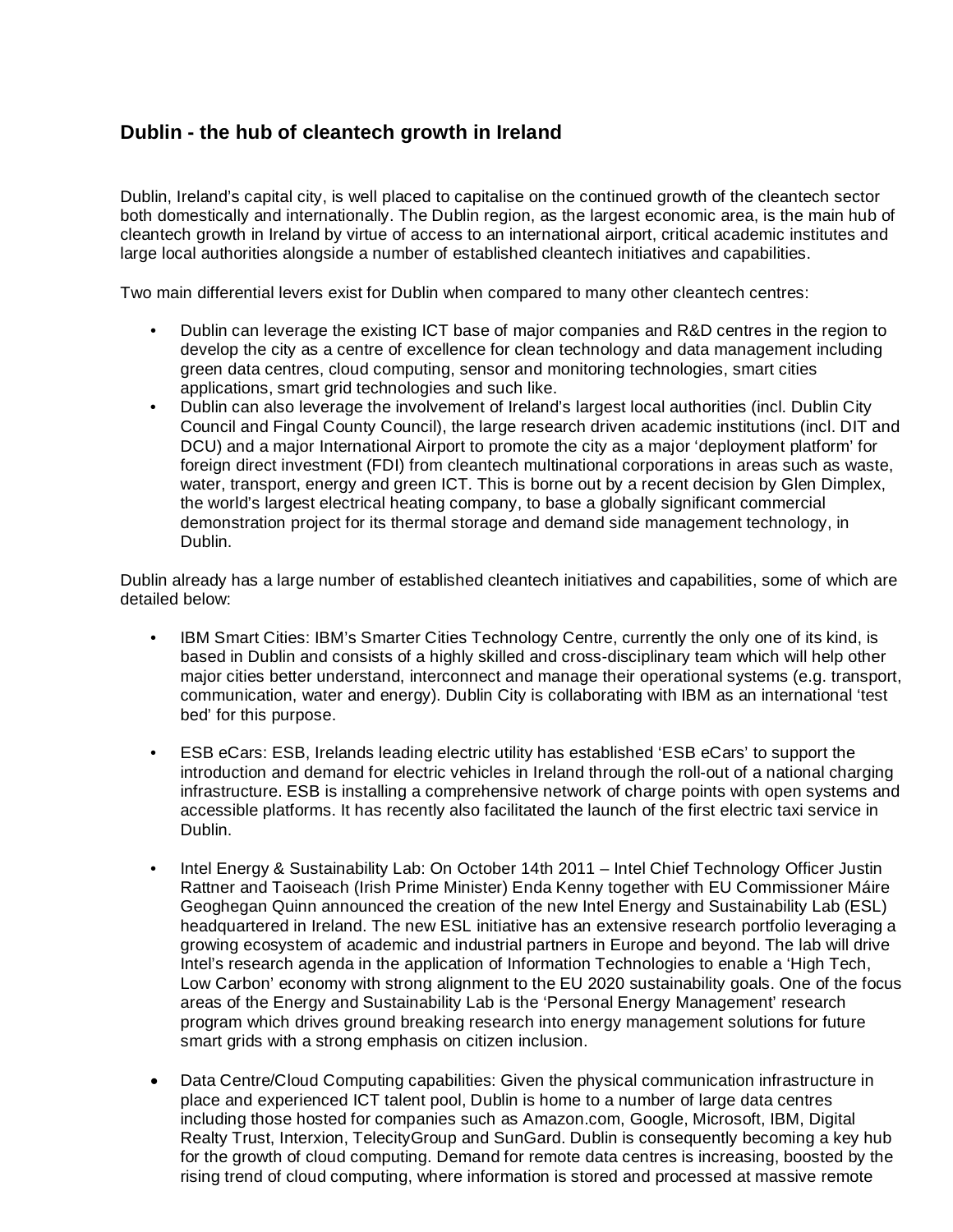data centres. Ireland's temperate climate suits the centres, which require significant amounts of power to run and to prevent from overheating.

- Indigenous players: Given the ambitious domestic targets and entrepreneurial nature of the city, Dublin and the surrounding regions are the home of a number of indigenous innovative growth companies in the cleantech space, including OpenHydro (Tidal power), Ecocem (Green Cement), Mainstream Renewable Power (Wind Developer), and Glen Dimplex (Electric Heating technology).
- Water and wastewater: Given Irelands strong research base in this area for example the National Centre for Sensor Research in DCU and IBM's Centre of Excellence for Water Management – it is well placed to meet demands for modernising the water and waste water sector both domestically and internationally. There are also areas of opportunity in terms of water metering, energy from wastewater, energy efficient water treatment and distribution. The impending formation of a new utility 'Irish Water plc' to oversee the water network represents a major opportunity for the entire water sector, especially in Dublin.
- Smart cities open data: Across the EU, public sector bodies are estimated to be sitting on a potential treasure trove of data, worth up to €27 billion (2009 EC Report "Re-use of Public Sector Information – Review of Directive). Dublin's Local Authorities alongside academia, businesses, technologists, application developers, researchers and entrepreneurs have established "Dublinked", an online facility that allows stakeholders to mine, exploit and utilise public data to generate new revenue streams and address regional challenges. This open data sharing initiative sees previously unreleased public operational data being made available online for others to research or reuse. With the initial data coming from the Local Authorities of Dublin City Council, Dun Laoghaire-Rathdown, South Dublin and Fingal County Council, it is expected that other public and private organisations in Dublin will link up with Dublinked to share their data and invite research collaborations. The information is managed in a way that ensures ideas can be commercialised as easily as possible and to minimise legal or technical barriers that can be impediments for small and medium businesses seeking to develop and prove business ideas in a variety of areas such as environmental management, traffic and planning controls, Water flow, rainfall and energy monitoring, Air, water pollution and noise maps for the Dublin region.
- Smart cities transport: Dublin is also well placed to be a large test bed for the roll out of electric, alternative fuel and low emission vehicles. There are a number of initiatives in place that will accelerate this: Ireland's target of 10% penetration of electric vehicles (EVs) by 2020 (c. 250,000 vehicles), the charging point infrastructure roll out, the ESB eCars program, financial incentives and Vehicle Registration Tax Relief for EVs, to name a few. Research centres such as The National Institute of Transport & Logistics in DIT and the Intelligent Transport Systems research area at the Institute of Technology Blanchardstown are two of a number of academic institutions focussed on this area.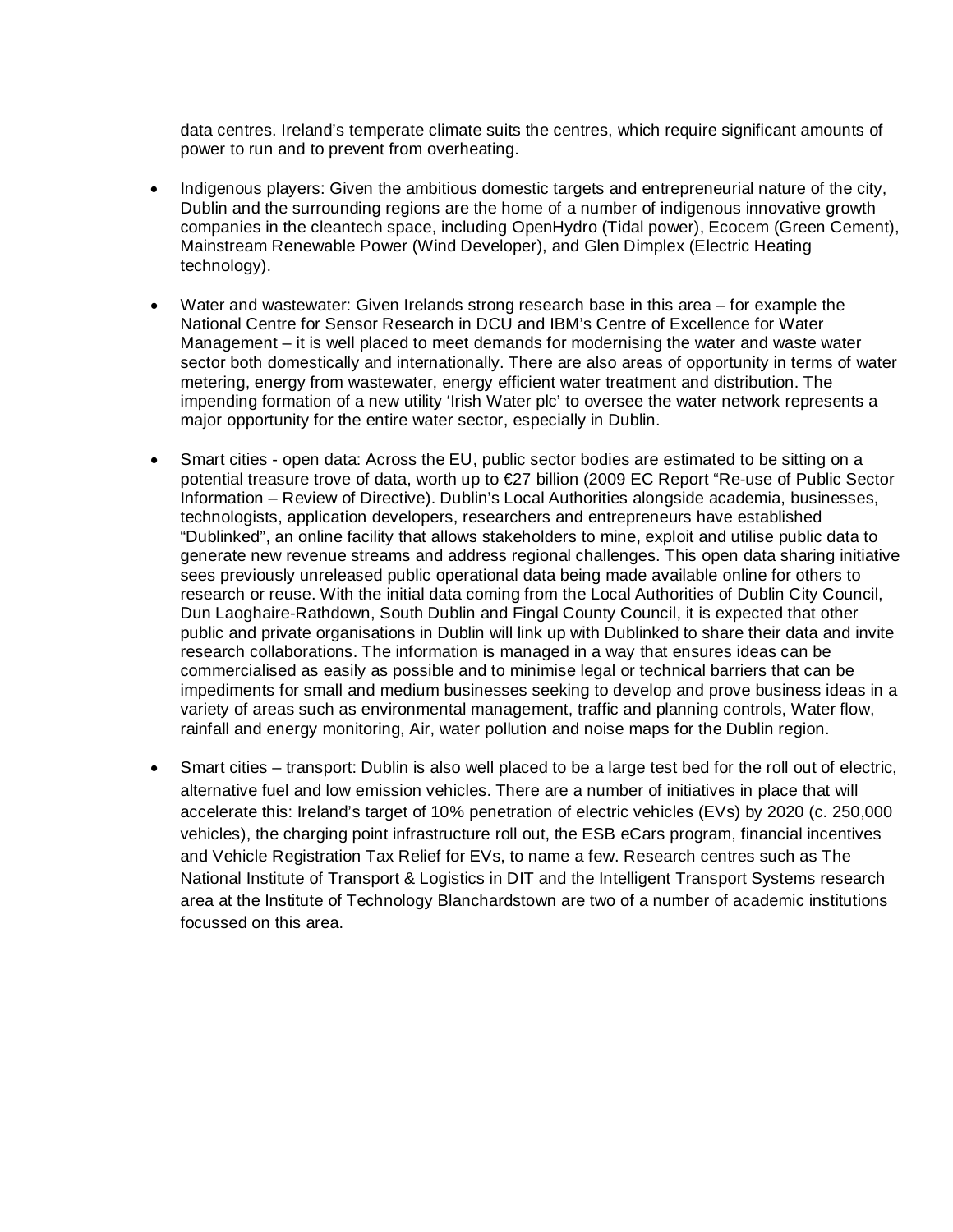## **The Green Way – Dublin's cleantech cluster**

The Green Way is a collaborative venture established by industry, academic institutions and public/semi state players in the Dublin region, whose vision is to create jobs and trade opportunities by activating and developing an internationally recognised cleantech cluster.

The objectives of the cluster are to:

- Support existing cleantech companies in the region
- Foster and accelerate job creation by new business start-ups focussed on the cleantech sector
- Facilitate multinational corporations capable of bringing cleantech-related green jobs and investment to the region

The original founding partners of The Green Way are:

- Dublin Airport Authority
- Fingal County Council
- Dublin City Council
- Ballymun Regeneration Ltd
- Dublin City University
- Dublin Institute of Technology
- North Dublin Chamber of Commerce

There are numerous embedded opportunities for cleantech solutions within each founding organisation and across the emerging collaboration projects underway or planned between these organisations. These green enterprise opportunities exist in relation to:

- The waste, water, data, transport, housing and public infrastructure of the two Local Authorities;
- The aviation, MRO, ground transport and campus development activities of DAA
- The R&D, education and facilities management operations of the Academic Institutes
- The collective procurement budgets and joint venture capabilities of the founding organisations in areas such as renewable energy, energy management and building retrofitting

The Green Way aims to support and act as a spring board for the transformation of the Irish economy into a sustainable green economy. Within The Green Way, Irish cleantech companies benefit from access to cleantech R&D capabilities provided by the academic institutions, access to potential procurers of cleantech products and services, as well as access to test beds and talent pool provided by all cluster members.

Simultaneously, The Green Way, through its collaborative approach to municipal waste, water, transport, energy and data assets under the control of the local authority members within the cluster aims to attract innovative global cleantech companies seeking a large-scale test bed and deployment platform through which they can validate and commercialise their technologies and use Dublin as a corporate base and reference site from which to access other European and Global markets.

The Green Way is in a unique position to test-bed a variety of cleantech/green enterprise solutions in partnership with the all relevant bodies and interested companies. It is particularly well placed to provide a base for community-based residential energy technology trials given its access to a wide number of communities through the Local Authorities. Access to community-wide data and existing R&D and incubation facilities enhances the attractiveness of the cluster from this perspective.

In particular the synergies with the existing ICT cluster in Dublin are being leveraged in the context of a world class test-bed for 'Smart City' technologies. Similarly, joint projects with state utility players in the context of Government programmes relating to water, bioenergy, smart metering, electric vehicles, broadband infrastructure, electricity generation and grid development can be delivered at a municipal scale within the Green Way which is proving attractive to investors and multinationals alike.